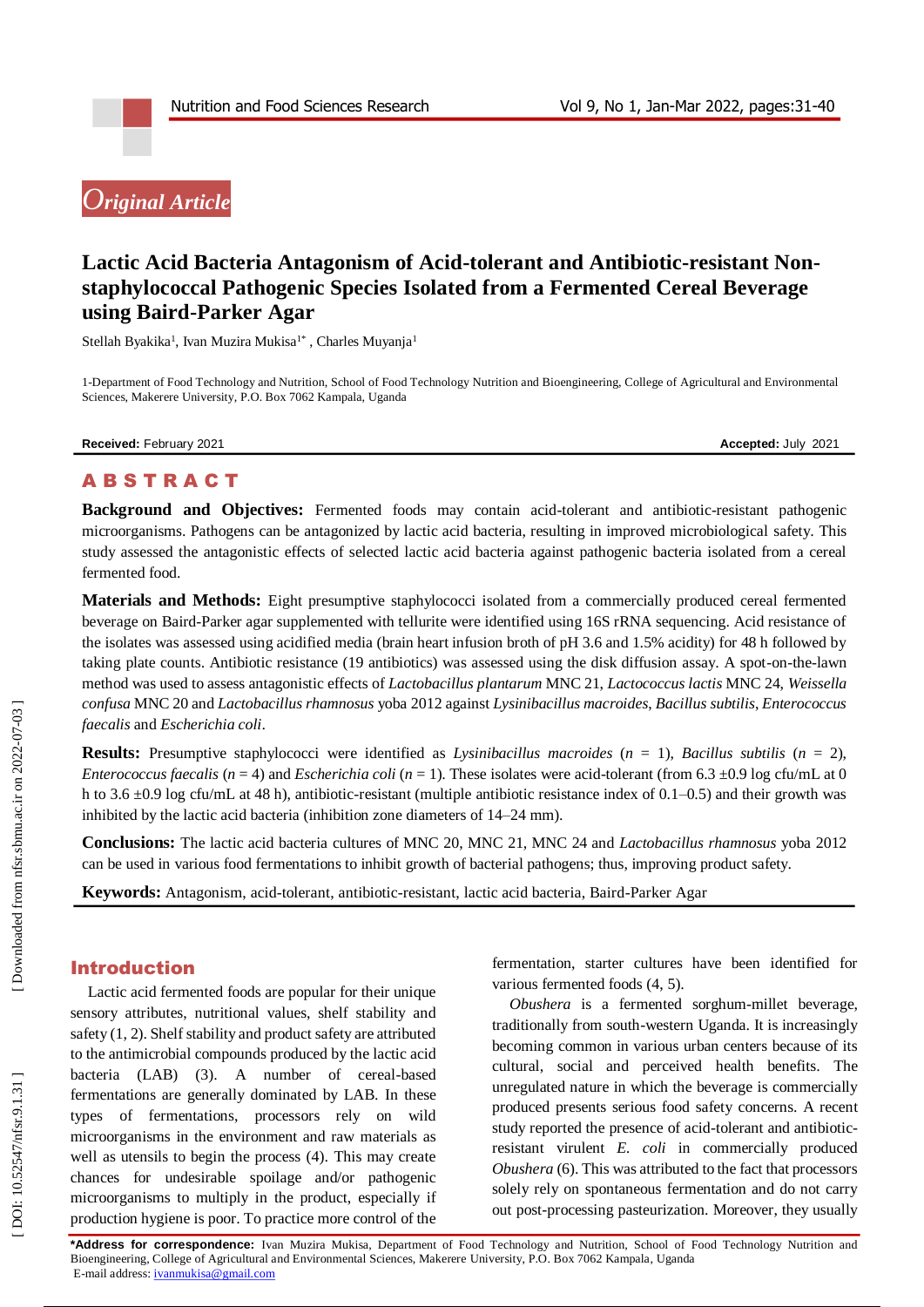work in poor hygiene conditions (7). Previous studies have reported presence of various pathogenic bacterial species in fermented cereal beverages. In general, *E. coli*, *Staphylococcus aureus*, *Klebsiella aerogenes*, *Pseudomonas aeruginosa*, *Salmonella* spp., *Shigella* spp., *Citrobacter* spp. and *Proteus* spp. have been detected in *Ogi*, a fermented cereal beverage from Nigeria (8, 9). Another study reported presence of *E. coli* and *Staphylococcus* spp. in more than 50% of the *Obushera* samples (10). These observations reveal the need for improving process hygiene and adopting starter cultures with antimicrobial properties.

Studies have shown potential contribution of selected LAB such as *Lactobacillus* (*Lb*.) *plantarum* MNC 21, *Lactococcus* ( *L*.) *lactis* MNC 24 and *Weissella* ( *W*.) *confusa* MNC 20 in production of *Obushera* that is consistent in quality and safety. The three LAB were isolated from *Obushera* and had desirable starter culture characteristics (5). They were not only high and fast lactic acid producers but also produced *Obushera* with a sensory profile similar to the traditionally fermented one. A recent study reported antimicrobial characteristics of *Lb*. *plantarum* MNC 21, *L*. *lactis* MNC 24 and *W*. *confusa* MNC 20 against *S. aureus*, *Escherichia* ( *E*.) *coli* and *Salmonella* ( *S*.) *enterica* (6, 10). In another study, LAB (MNC 20, 21 and 24) were reported to bind aflatoxin B1; thus, lowering its bioavailability (11). Therefore, these cultures are currently promoted for use in the commercial production of *Obushera*.

Despite evidence showing antagonistic effects of the *Obushera* starter cultures against bacterial pathogens, the scope was limited to *S. aureus*, *E. coli* and *S. enterica* (6, 10). In a recent unpublished study, the authors recovered eight presumptive staphylococci on Baird -Parker agar supplemented with tellurite. These isolates had peculiar biochemical and morphological characteristics that were not characteristics of staphylococci. Therefore, the aim of this study was to establish the identity of the presumptive staphylococci and assess their acid stability and antibiotic susceptibility. The study investigated antimicrobial effects of *Lb*. *plantarum* MNC 21, *L*. *lactis* MNC 24 and *W*. *confusa* MNC 20 against the eight presumptive staphylococci from *Obushera*. Therefore, this study has

provided further evidence on the antimicrobial activity of LAB starters from *Obushera.*

# Material s and Methods

#### **Lactic acid bacteria**

*Lb. plantarum* MNC 21 (GenBank accession no. JF512470), *L. lactis* MNC 24 (GenBank accession no. JF512471) and *W. confusa* MNC 20 (GenBank accession no. JQ754455) were isolated from *Obushera* (12). Furthermore, *Lb. rhamnosus* yoba 2012 (originally, *Lb. rhamnosus* GG) (Yoba for Life Foundation, Amsterdam, the Netherlands) was provided by the Uganda Industrial Research Institute, Kampala, Uganda. The LAB were separately propagated as described previously (13). Briefly, from the stock (sterile Ringer's solution with 15% glycerol stored at -20 °C), 0.1 mL of each culture was incubated in 100 mL of sterile MRS broth (Laboratorios CONDA, Madrid, Spain) at 30 °C for 24 h. Cells were washed, recovered by centrifugation at  $7,500 \times$  g for 10 min and suspended in 100 mL of sterile Ringer's solution (Oxoid, Hampshire, England).

#### **Presumptive staphylococci**

In this study, eight presumptive staphylococci isolated from commercially produced *Obushera* in a previous study were used. Cultures were isolated on Baird -Parker agar (Laboratorios CONDA, Madrid, Spain) supplemented with tellurite egg yolk emulsion (Oxoid, Hampshire, England), making them presumptive staphylococci. However, despite forming black colonies on the agar, their morphological and biochemical characteristics (Table 1) were not typical of staphylococci. The presumptive staphylococci were initially stored in sterile Ringer's solution with 15% glycerol stored at -20 C. For further analyses, isolates were propagated by independently inoculating 0.1 mL of the stock in 100 mL of sterile brain heart infusion (BHI) broth (Laboratorios CONDA, Madrid, Spain) and incubating at 30 °C for 48 h. Cultures were washed and recovered by centrifuging at  $7,500 \times$  g for 10 min and then suspended in 10 mL of sterile Ringer's solution (Oxoid, Hampshire, England).

| Isolate          | Gram stain      | Oxidase test             | Catalase test | Indole test              | Cell morphology |
|------------------|-----------------|--------------------------|---------------|--------------------------|-----------------|
| BMC <sub>4</sub> | $^+$            |                          | $^{+}$        | $\overline{\phantom{a}}$ | Rods            |
| BMC 5            | $^+$            |                          | $^+$          |                          | Rods            |
| <b>BMC 22</b>    | +               |                          |               |                          | Cocci           |
| <b>BMC 32</b>    | $\qquad \qquad$ | $\overline{\phantom{a}}$ | $^+$          | $^+$                     | Rods            |
| <b>BMC 35</b>    | $\pm$           | $\overline{\phantom{0}}$ |               |                          | Cocci           |
| <b>BMC 39</b>    | +               | $\overline{\phantom{0}}$ |               |                          | Cocci           |
| <b>BMC41</b>     |                 | $\overline{\phantom{a}}$ |               |                          | Rods            |
| <b>BMC 45</b>    | $\pm$           | $\overline{\phantom{0}}$ |               |                          | Cocci           |

Note: Staphylococci are Gram positive, oxidase negative, catalase positive, indole negative cocci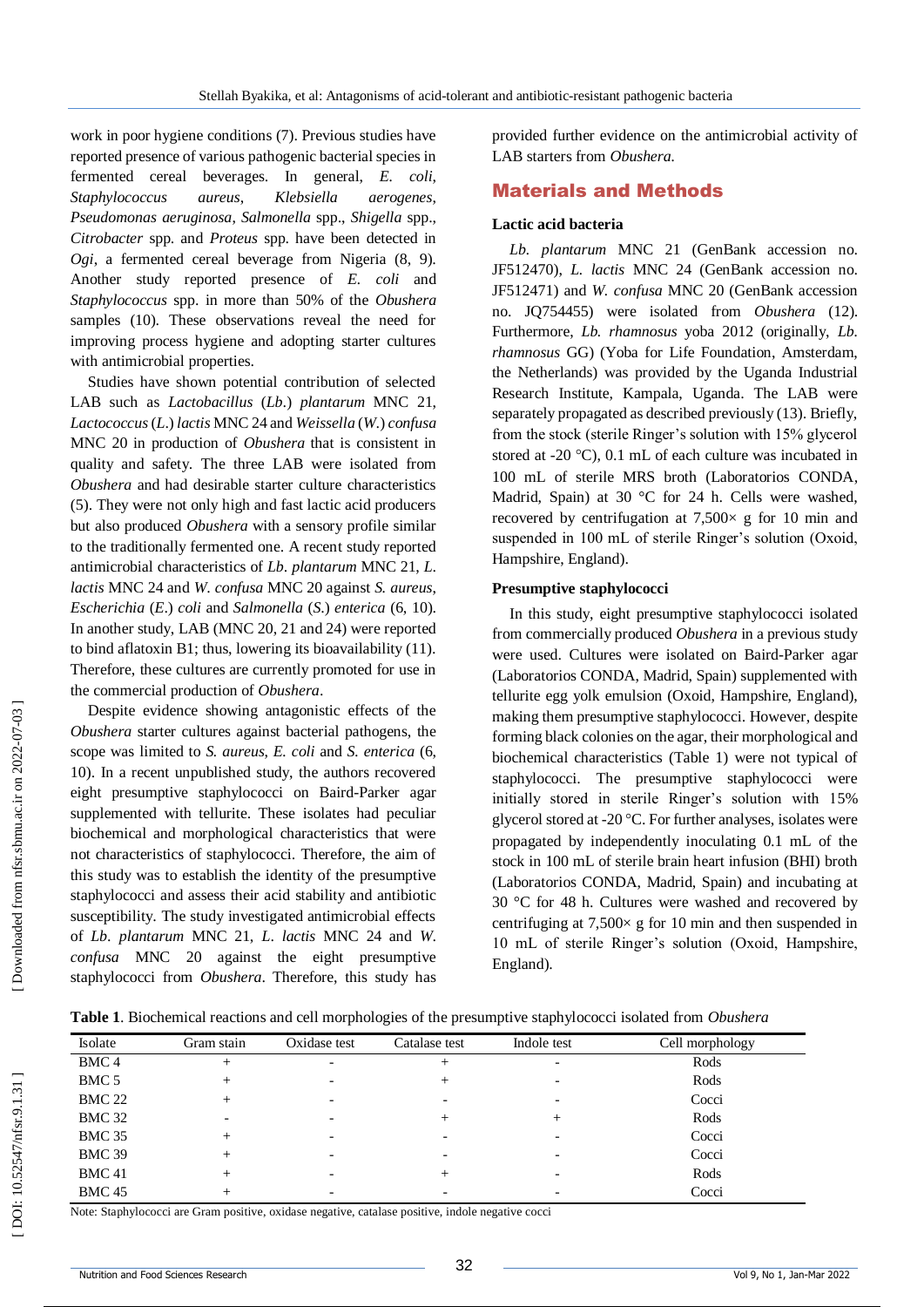## **DNA extraction, polymerase chain reaction and sequencing**

Genomic DNA of the eight bacterial isolates was extracted from pure colonies using GenElute Bacterial Genomic DNA Kit (Sigma -Aldrich, Missouri, USA) based on the manufacturer's instructions. Amplification of 16S rRNA genes was carried out as previously described by Mukisa et al. (5) using 1F  $(5'$ GAGTTTGATCCTGGCTCAG=3') and 5R/1492R (5'-GGTTACCTTGTTACGACTT universal primers (Macrogen, Seoul, South Korea). The PCR was set up in a total volume of 50  $\mu$ L, including 0.2  $\mu$ M of each primer, 25  $\mu$ L of 1× master mix with standard buffer (New England Biolabs, MA, USA),  $4 \mu L$  of DNA and sufficient amounts of sterile nuclease -free water. Initial denaturation was carried out at 94 °C for 3 min, followed by 30 cycles of denaturation (94 °C, 30 s), annealing (55 °C, 30 s), extension (72 °C, 3 min) and final extension (72 °C, 10 min). The DNA was purified using QIAquick PCR Purification Kit (Qiagen, Hilden, Germany) based on the manufacturer's instructions. This was followed by sequencing with similar primers, using BigDye Terminator v3.1 Cycle Sequencing Kit (Applied Biosystems, USA) and ABI 3730xl DNA Analyzer (Applied Biosystems, USA). Sequencing was carried out by Macrogen Europe, Amsterdam, the Netherlands. Identification was carried out by performing a nucleotide sequence database search at National Centre for Biotechnology Information (NCBI) using the Basic Local Alignment Search Tool (BLAST).

#### **Acid tolerance**

Acid tolerance was assessed by adding each isolate to 10 mL of lactate acidified BHI broth (pH 3.6, titratable acidity of 1.5%) to give a final cell concentration of 5 –7 log cfu/mL. Broth was incubated at 25 °C and cells enumerated at 0 and 48 h. Cultures were enumerated by surface plating on Baird -Parker agar (Laboratorios CONDA, Madrid, Spain) supplemented with tellurite egg yolk emulsion (Oxoid, Hampshire, England). Plates were incubated at 30 °C for 48 h.

## **Antibiotic resistance**

Susceptibility of the isolates to nineteen antibiotics was assessed as described in the Kirby -Bauer disk diffusion method (14). Briefly, fresh culture suspensions were standardized to 0.5 McFarland (equivalent to 8 log cfu/mL). Using sterile cotton swabs, pre -poured plate count agar (Laboratorios CONDA, Madrid, Spain) plates were swabbed with the culture suspensions and incubated at 37 °C for 1 h. Antibiotic discs were set on the agar surface and

incubated at 37 °C for 24 h. Diameters of the inhibition zone were measured in mm. Isolates were categorized as resistant, intermediate or susceptible based on the guidelines of the Clinical and Laboratory Standard Institute (2013). The multiple antibiotic resistance (MAR) index was computed as *a* / *b*, where *a* was the number of antibiotics; to which, the isolate was resistant and *b* was the total number of antibiotics; to which, the isolate was exposed (15). The antibiotic discs were purchased from Bioanalyse, Ankara, Turkey. These included ampicillin (10 μg), amoxicillin (25 μg), amoxicillin -clavulanic acid (30 μg), colistin (10 μg), gentamicin (10 μg), cephalexin (30 μg), ceftriaxone (30 μg), ciprofloxacin (5 μg), chloramphenicol (30 μg), erythromycin (15 μg), nitrofurantoin (300 μg), kanamycin (30 μg), levofloxacin (15 μg), metronidazole (10 μ g), penicillin G (10 μg), rifampicin (5 μg), trimethoprim sulphamethoxazole (25 μg), tetracycline (30 μg) and vancomycin (30 μg).

## **Antimicrobial activity**

Antimicrobial activities of *Lb. plantarum* MNC 21, *L. lactis* MNC 24, *W. confusa* MNC 20 and *Lb. rhamnosus*  yoba 2012 against the presumptive staphylococci isolates were assessed using spot -on -the lawn method (16) with some modifications. Briefly, sterile pre -poured plate count agar plates were spotted with 10 *μ*L of 6 log cfu/mL of each LAB and incubated at 30 °C for 24 h. Plates were overlaid with 10 mL of molten plate count agar at 45 °C seeded with 4 log cfu/mL of each presumptive staphylococcus isolate and incubated at 30 °C for 24 h. The antimicrobial activity was assessed by measuring diameter (mm) of the zone of inhibition around the colonies.

## **Statistical analyses**

All experiments were carried out in triplicates. Data were analyzed using XLSTAT Software (17). One -way analysis of variance was used to test for significant differences  $(p < 0.05)$  between the means of acid tolerance (microbial counts) and antimicrobial activity (inhibition zone diameters). Post -hoc analysis was carried out using the least significant difference (LSD).

## Results

#### **Molecular identification**

Identities of the eight presumptive staphylococci based on 16S rRNA sequencing are shown in Table 2. They were all non -staphylococcal species, identified as *Lysinibacillus*   $(Ls.)$  *macroides*  $(n = 1)$ , *Bacillus*  $(B.)$  *subtilis*  $(n = 2)$ , *Enterococcus* (*En.*) *faecalis* ( $n = 4$ ) and *E. coli* ( $n = 1$ ).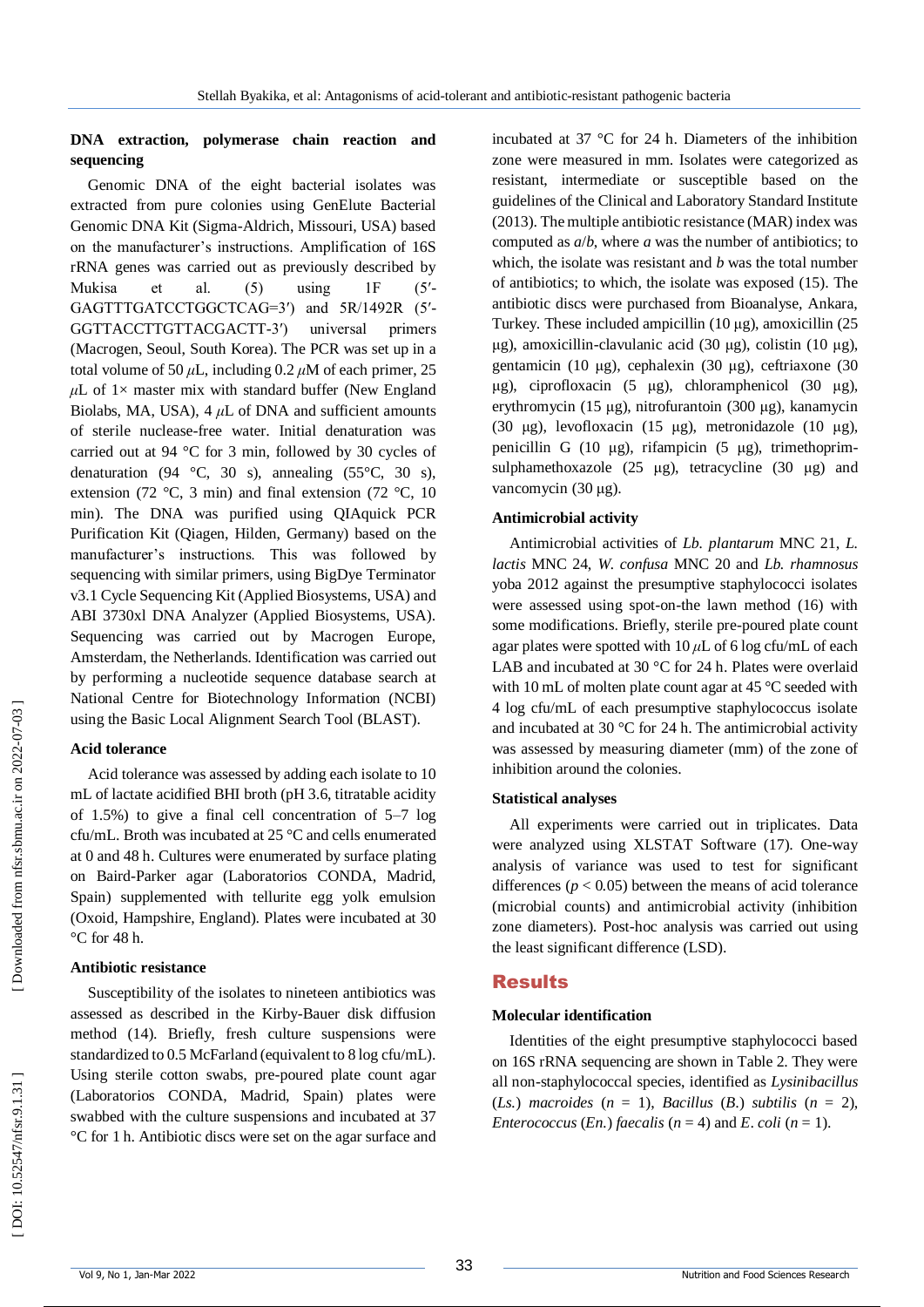|                |                          |                                                             | ີ         |
|----------------|--------------------------|-------------------------------------------------------------|-----------|
| Isolate code   | Closest relatives        | Identity score (% sequence similarity <sup><i>a</i></sup> ) | $E$ value |
| $BMC^*$        |                          |                                                             |           |
|                | Lysinibacillus macroides | 97                                                          | $0.0\,$   |
| 5, 41          | Bacillus subtilis        | 98                                                          | 0.0       |
| 22, 35, 39, 45 | Enterococcus faecalis    | 97-98                                                       | $0.0\,$   |
| 32             | Escherichia coli         | 97                                                          | $0.0\,$   |

**Table 2.** Identities of the presumptive staphylococcal isolates from *Obushera* based on 16S rRNA sequencing

*a*Percent similarity with related sequences from the NCBI database. \*Numerical code for a specific isolate

#### **Acid tolerance**

Figure 1 shows tolerance of the isolates to the acidified broth (pH 3.6, titratable acidity of 1.5%). The average counts of the isolates significantly decreased  $(p < 0.05)$ from 6.3  $\pm$ 0.9 log cfu/mL to 3.6  $\pm$ 0.9 log cfu/mL after incubating in acidified broth for 48 h. Acid tolerance of the isolates was in the order *B*. *subtilis* BMC 41 > *En. faecalis*  BMC 45 > *E. coli* BMC 32 > *En. faecalis* BMC 22 > *B. subtilis* BMC 5 > *Ls. macroides* BMC 4 > *En. faecalis*  BMC35 > *En. faecalis* BMC 39. Decreases in microbial cells ranged 1.4 –4.4 log cfu/mL for the most acid -tolerant to the most acid -labile isolates in lactate acidified BHI broth (pH 3.6, titratable acidity of 1.5%) .

#### **Antibiotic susceptibility**

Table 3 shows the number of antibiotic susceptible, intermediately susceptible and resistant bacteria while Table 4 shows the bacterial MAR indices. All the bacteria were resistant to colistin and metronidazole but susceptible to amoxicillin acid, ciprofloxacin, chloramphenicol, nitrofurantoin and levofloxacin. *Ls. macroides* BMC 4 and *B. subtilis* BMC 5 had the highest MAR index (0.50). In contrast, *E. coli* BMC 32 had the lowest MAR index (0.10). Five of the eight isolates had MAR indices  $\geq 0.2$ .



**Figure 1.** Changes in the bacterial counts between 0 and 48 h of incubation in lactate acidified brain heart infusion broth (pH 3.6, titratable acidity of 1.5%). Values are means of three independent assessments. Error bars represent standard deviations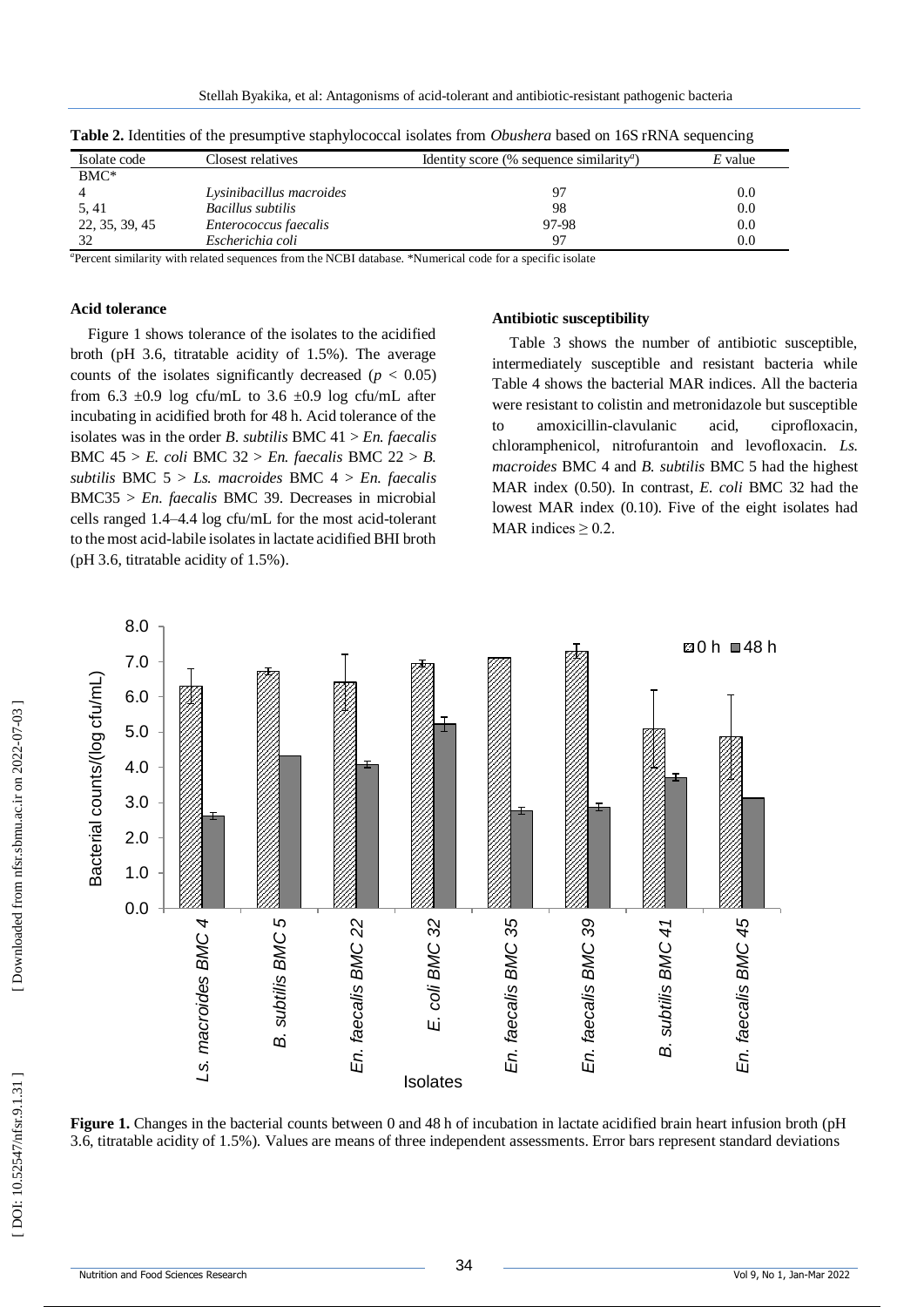| <b>Table 3.</b> Prevalence of antibiotic susceptibility in presumptive staphylococcal isolates ( $n = 8$ ) from <i>Obushera</i> |  |  |  |
|---------------------------------------------------------------------------------------------------------------------------------|--|--|--|
|---------------------------------------------------------------------------------------------------------------------------------|--|--|--|

| Antibiotic                            | Susceptible | Intermediate | Resistant |
|---------------------------------------|-------------|--------------|-----------|
| Ampicillin, $10 \mu g$                | 6           |              |           |
| Amoxicillin, 25 µg                    |             |              |           |
| Amoxicillin-Clavulanic acid, 30 µg    | 8           |              |           |
| Colistin, $10 \mu$ g                  |             |              | 8         |
| Gentamicin, 10 µg                     |             |              |           |
| Cephalexin, $30 \mu$ g                |             |              | 6         |
| Ceftriaxone, 30 µg                    |             |              |           |
| Ciprofloxacin, 5 µg                   |             |              |           |
| Chloramphenicol, 30 µg                |             |              |           |
| Erythromycin, 15 µg                   |             |              |           |
| Nitrofurantoin, $300 \mu$ g           |             |              |           |
| Kanamycin, 30 µg                      |             |              |           |
| Levofloxacin, 15 µg                   | 8           |              |           |
| Metronidazole, 10 µg                  |             |              |           |
| Penicillin G, $10 \mu$ g              | 6           |              |           |
| Rifampicin, 5 µg                      |             |              |           |
| Trimethoprim-sulphamethoxazole, 25 µg |             |              |           |
| Tetracycline, 30 μg                   |             |              |           |
| Vancomycin, 30 µg                     |             |              |           |

**Table 4.** Antibiotic resistant profiles and multiple antibiotic resistance (MAR) indices of the presumptive staphylococcal isolates from *Obushera*

| Bacterial isolate               | Antibiotic resistance profile | Number of antibiotics     | <b>MAR</b> index |
|---------------------------------|-------------------------------|---------------------------|------------------|
|                                 |                               | bacterium is resistant to |                  |
| Lysinibacillus macroides BMC 4  | AxAmCtClEMetPRaStxVa          | 10                        | 0.50             |
| Bacillus subtilis BMC 5         | AxAmCtClEMetPRaStxVa          | 10                        | 0.50             |
| <i>Bacillus subtilis BMC 41</i> | <b>CtMetRa</b>                |                           | 0.15             |
| Enterococcus faecalis BMC 22    | <b>CtClCroMet</b>             |                           | 0.20             |
| Enterococcus faecalis BMC 35    | <b>CtClMet</b>                |                           | 0.15             |
| Enterococcus faecalis BMC 39    | <b>CtClKMet</b>               |                           | 0.20             |
| Enterococcus faecalis BMC 45    | <b>CtClMetRa</b>              |                           | 0.20             |
| Escherichia coli BMC 32         | CtMet                         |                           | 0.10             |

Ampicillin (Am) 10 µg, Amoxicillin (Ax) 25 µg, Ceftriaxone (Cro) 30 µg, Trimethoprim-sulphamethoxazole (Stx) 25 µg, Colistin (Ct) 10 µg, Cephalexin (Cl) 30 µg, Metronidazole (Met) 10 µg, Rifampicin (Ra) 5 µg, Erythromycin (E) 15 µg, Penicillin G (P) 10 µg, Vancomycin (Va) 30 µg, Kanamycin (K) 30 µg. A total of 19 antibiotics were used.

## **Antimicrobial activity**

Antimicrobial activity of the *Obushera* LAB against the eight presumptive staphylococcal isolates is summarized in Figure 2. The LAB inhibited all the presumptive staphylococci isolates (inhibition zone diameter >11 mm) (18). Extent of inhibition varied significantly ( $p < 0.05$ ) for each LAB. *Lb. rhamnosus* yoba 2012 and *L. lactis* MNC 24 had the highest inhibition (24 mm) against *E. coli* BMC 32. The lowest inhibition (14 mm) was seen for *Lb. rhamnosus*  yoba 2012 and *W. confusa* MNC 20 (against *En. faecalis* BMC 45) and *Lb. plantarum* MNC 21 (against *B. subtilis* BMC 5 and *En. faecalis* BMC 45).

# **Discussion**

Results from 16S rRNA sequencing of the presumptive staphylococci (Table 2) were similar to results of the

biochemical and morphological characteristics (Table 1), which indicated that the eight bacterial isolates were actually non -staphylococcal species. This was not surprising because although BPA supplemented with tellurite egg yolk emulsion was designed to selectively enumerate *S. aureus* in foods, *S. epidermidis* and *S. saprophyticus* as well as other bacterial species could grow on the media and decrease tellurite to form characteristic black/gray colonies (19). The other bacterial species that could grow on this media included *Bacillus* spp., *E. coli, E. faecalis, Micrococcus* spp. and *Proteus* spp. (19, 20). Similar to staphylococci, the other species formed dark colored colonies on the media (19, 20). Although the appearance of *Lysinibacillus* spp. on BPA is not documented, *Ls. macroides* forms black colonies on the media based on the results.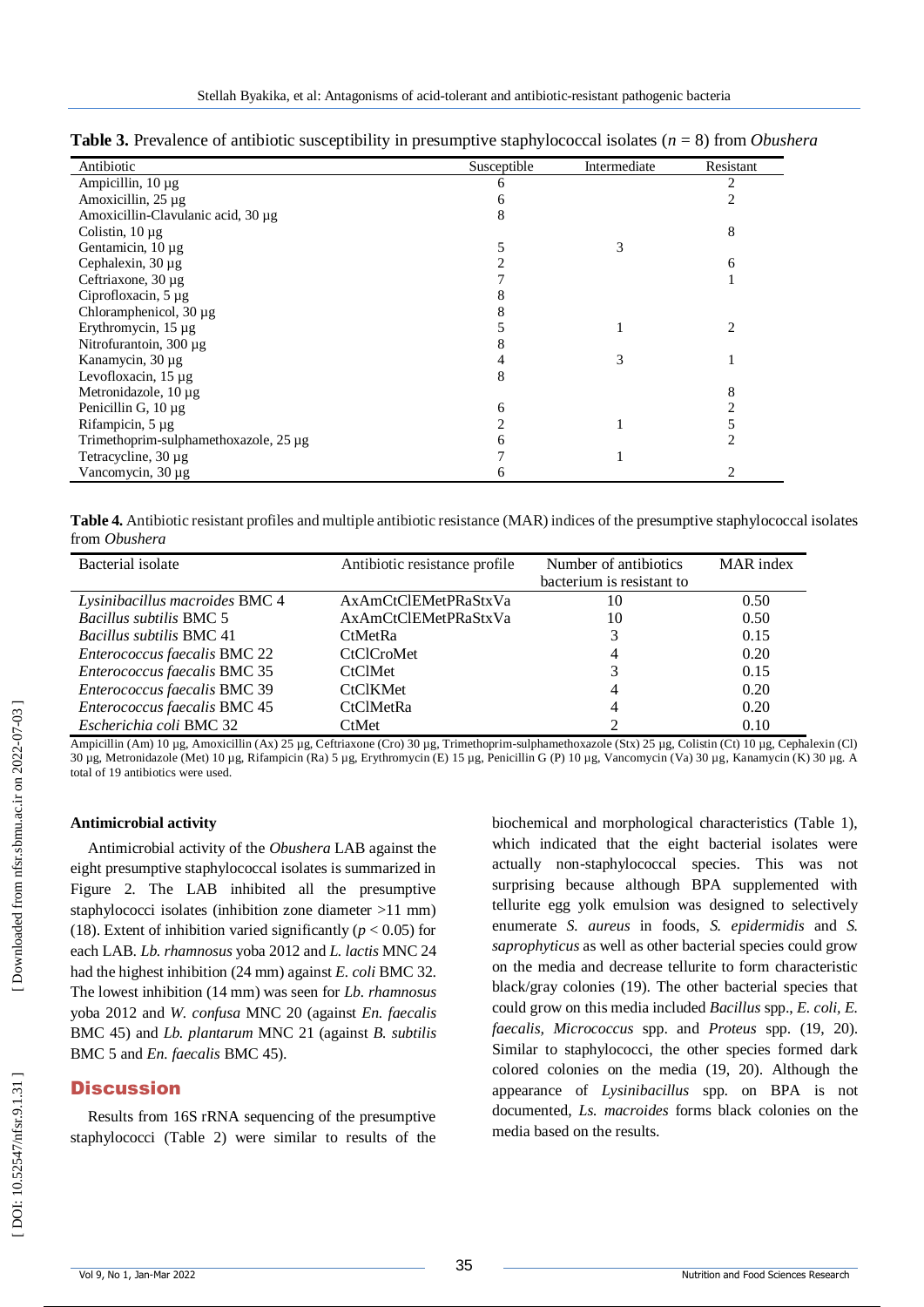

**Figure 2**. Inhibition of potentially pathogenic bacteria by the selected *Obushera* lactic acid bacteria. Error bars show standard deviations of four independent assessment s

It is concerning that the presumptive staphylococci isolated from *Obushera* (Table 2) belonged to species of known pathogenicity (21 – 24). Bacilli are not only resistant endospore formers that are a nuisance to food processors, but also some species produce emetic toxins and enterotoxins responsible for diarrhea (24, 25). Although *B. subtilis* has not been known to cause illness, virulence genes in *B. subtilis* G7 isolated from a hydrothermal field have been reported (26). Thus, presence of *B. subtilis* in *Obushera* could indicate the presence of other pathogenic bacilli such as *B. cereus* and *B. licheniformis* (24). *En. faecalis* can invade the extraintestinal regions and cause bacteremia (21). Various *E. coli* strains can cause diarrhea, hemolytic uremic syndrome (HUS) and hemorrhagic colitis (HC) (27). Although *Lysinibacillus* spp. are rarely linked to human infections and are merely regarded as environmental contaminants, *Ls. sphaericus* and *Ls. fusiformis* have been involved in bacteremia in immunocompromised patients (22). Presence of such bacteria in *Obushera* deserves special attention and could also imply contamination of similar fermented foods. Indeed, pathogenic bacterial species in various acid fermented foods are documented  $(28 - 32)$ .

Authors have reported acid -tolerant pathogenic bacterial species in acid fermented foods (6, 29, 30). Organic acids such as lactic acid are beneficial in food preservation because of their inhibitory effects against pathogenic bacteria (33). Organic acids penetrate the microbial cells in an undissociated form and then dissociate within the cytoplasm, lowering its pH. This causes structural damages to the cell membrane and macromolecules such as DNA. Moreover, it leads to loss of activity of acid -sensitive enzymes such as glycolytic enzymes; thus, severely

decreasing ATP production (33). To counteract this, acid tolerant microorganisms have developed a series of survival mechanisms. One of the mechanisms used is the proton pump such as the multiple-subunit  $F_1F_0$ -ATPase, which links production of ATP to the transmembrane proton motive force (34). The transmembrane proton motive force expels excess protons from the cells; hence, increasing the internal pH. The other mechanism includes changes in the cell envelop composition to decrease its permeability to organic acids (35). Some bacteria produce general shock proteins, chaperones and expression of transcriptional regulators, which are vital in the protection or repair of macromolecules such as DNA and proteins (36). Therefore, one or more of these adaptive mechanisms may be responsible for the acid tolerance (Figure 1). Moreover, the tolerance of bacteria to acid stress aggravates virulence and confers cross -protection against agents such as salt and heat in others (37).

Resistance of bacteria to antibiotics is either inherent or acquired (38). Overuse and misuse of antibiotics cause s mutations of indigenous genes in bacteria, making them resistant to the drugs (28). Such bacteria use mobile genetic elements (MGE) such as transposons and plasmids to transfer antibiotic resistance genes to other microorganisms (38). Antibiotic resistance of pathogens increases patient hospital stay and thus medical expenses. Multidrug resistance is particularly worrisome because it can lead to eventual death of the patients. The enterococci were resistant to kanamycin, rifampicin, cephalexin, ceftriaxone, metronidazole and colistin (Table 4). Naturally, enterococci show moderate resistance to aminoglycosides (kanamycin, gentamicin and streptomycin). High resistances are linked to aminoglycoside -modifying enzymes which mutate the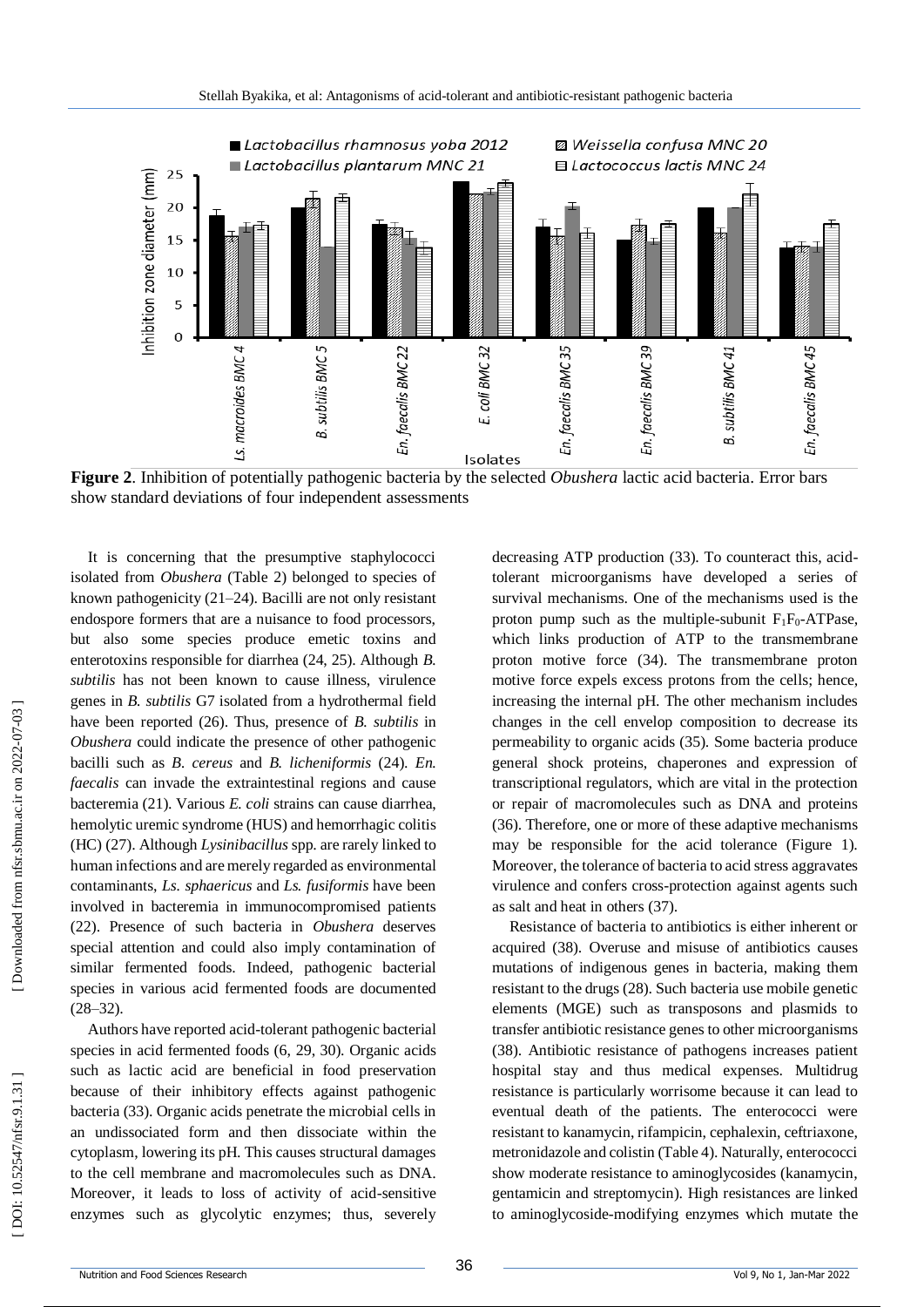30S ribosomal subunit. Enterococci include chromosomally encoded enzymes capable of modifying kanamycin, resulting in resistance (39). This possibly explains the resistance of *En. faecalis* BMC 39 to kanamycin. While intrinsic enzymes -mediated high -level resistance is reported for kanamycin, there is still no evidence to suggest similar resistances for gentamicin and streptomycin. Therefore, these two antimicrobials are used to treat enterococci infections (40). Enterococcal resistance to rifampicin likely originates from exposure of commensal microbiota to the drug during treatment of other infections. This triggers chromosomal mutations, specifically in RNA polymerase B subunit *rpo* B gene, causing resistance (41). Enterococci are naturally resistant to cephalosporins such as cephalexins and cefriaxone (42). Although this is similar to the current results regarding cephalexins, the bacterial susceptibility to ceftriaxone cannot be explained. Enterococci seem naturally resistant to metronidazole because when it is used as part of an empiric regimen in critically ill patients, most bacteria are killed but enterococci are not affected (43). Colistin is effective against multidrug resistant Gram -negative bacteria (44); however, this antibiotic is not effective against enterococci (45).

The bacilli were resistant to colistin, metronidazole and rifampicin and *B. subtilis* BMC 5, specfically, was resistant to amoxicillin, ampicillin, cephalexin, erythromycin, penicillin G, trimethoprim -sulphamethoxazole and vancomycin (Table 4). This suggests strain differences or acquired resistance. Luo and Helmann (46) have stated that *B. subtilis* have high intrinsic resistance to various β ‐lactam antibiotics, but the mechanisms are not clear. This might explain *B. subtilis* BMC 5's resistance to amoxicillin, ampicillin, cephalexin and penicillin G. *Bacillus* resistance to erythromycin was due to *erm*J, *erm*D and *erm* K genes which causes methylation of the 23S rRNA macrolide binding sites (47 –49)*.* The nature of these genes is unclear. Adimpong et al. (50) have shown that the sites are located on plasmids. Based on Barbosa *et al*. (51) and Gryczan *et al*. (49), these sites are located on the chromosome. It is possible that the resistance is not inherent because Sun *et al*. (52) reported susceptibility of *B. subtilis* to erythromycin. Bacilli are naturally susceptible to rifampicin but can acquire resistance through *rpo* B gene mutation (53). Similarly, no naturally occurring vancomycin resistant *B. subtilis* is reported, suggesting that the resistance is acquired (54). Resistance of *B. subtilis* BMC 5 and BMC 41 to trimethoprim -sulphamethoxazole is supported by Fiedler *et al*. (55) in contrast to Sun *et al*. (52). Resistance might be due to mutational or recombinational changes in target enzymes and/or acquired resistance (56). It is not surprising that the bacilli were resistant to metronidazole and colistin. Metronidazole is effective against anaerobic and microaerophilic bacteria

such as *Bacteroides* and clostridia whereas colistin is effective against Gram -negative bacteria (44, 57). Thus, *B. subtilis* may be naturally resistant to these two antibiotics. To the best of the authors' knowledge, susceptibility of *B. subtilis* to metronidazole and colistin has not been documented.

Results demonstrated that *E. coli* BMC 32 was resistant to colistin and metronidazole (Table 4). Although colistin is effective against Gram -negative bacteria, the resistance gene of *mcr* - 1 has been reported in *E. coli* (58). These authors have reported that the colistin resistance gene is acquired by horizontal gene transfer. It is possible that *E. coli* BMC 32 had acquired colistin resistance genes. The *E. coli* was resistant to metronidazole because it could not uptake the antibiotic. Metronidazole uptake and killing of *E. coli* is mediated by anaerobic and DNA damage conditions (59, 60). *Ls. macroides* BMC 4 was resistant to ten antibiotics. Contrary to the current results, Sun *et al*. (52) reported susceptibility of *Ls. macroides* to ampicillin, vancomycin, trimethoprim sulphamethoxazole and rifampicin. Moreover, they reported intermediate susceptibility to erythromycin; in contrast to the present results. This verifies that *Ls. macroides* BMC 4 has acquired resistance to these five antibiotics. There is still limited data on the effects of various antibiotics on *Lysinibacillus* spp.

Resistance to (i) rifampicin by enterococci, (ii) erythromycin, rifampicin, vancomycin and trimethoprim sulphamethoxazole by bacilli, (iii) colistin by *E. coli* and (iv) ampicillin, vancomycin, trimethoprimsulphamethoxazole and rifampicin by *Lysinibacillus*(Table 4) was of concern because resistance to these agents was not inherently encoded. Moreover, the bacteria were potential pathogens, demonstrating that these antibiotics were ineffective in treatment of their infections. These microorganisms could transfer the acquired resistance to other pathogens. In contrast, their natural resistance to various antibiotics was not worrying since the resistance was not transferable. However, this nature of resistance should not be overlooked because it limits the treatment options. Five of the eight isolates had MAR indices  $\geq 0.2$ suggesting that these bacteria might have originated from sources that were highly associated with excessive use of the antibiotics tested (61). Resistance to antibiotics commonly used by humans shows that the isolates could have been of anthropogenic (human) origins and thus revealing involvement of processors in *Obushera* contamination. This link between human -based antibiotic resistance of foodborne pathogens and food processors has been supported by Ranjbar *et al*. (28).

LAB metabolites such as organic acids, bacteriocins, hydrogen peroxide, diacetyl and ethanol are critical in inhibition of bacterial pathogens; thus, contributing to food safety and preservation (3). The *Lb. plantarum* MNC 21, *L.*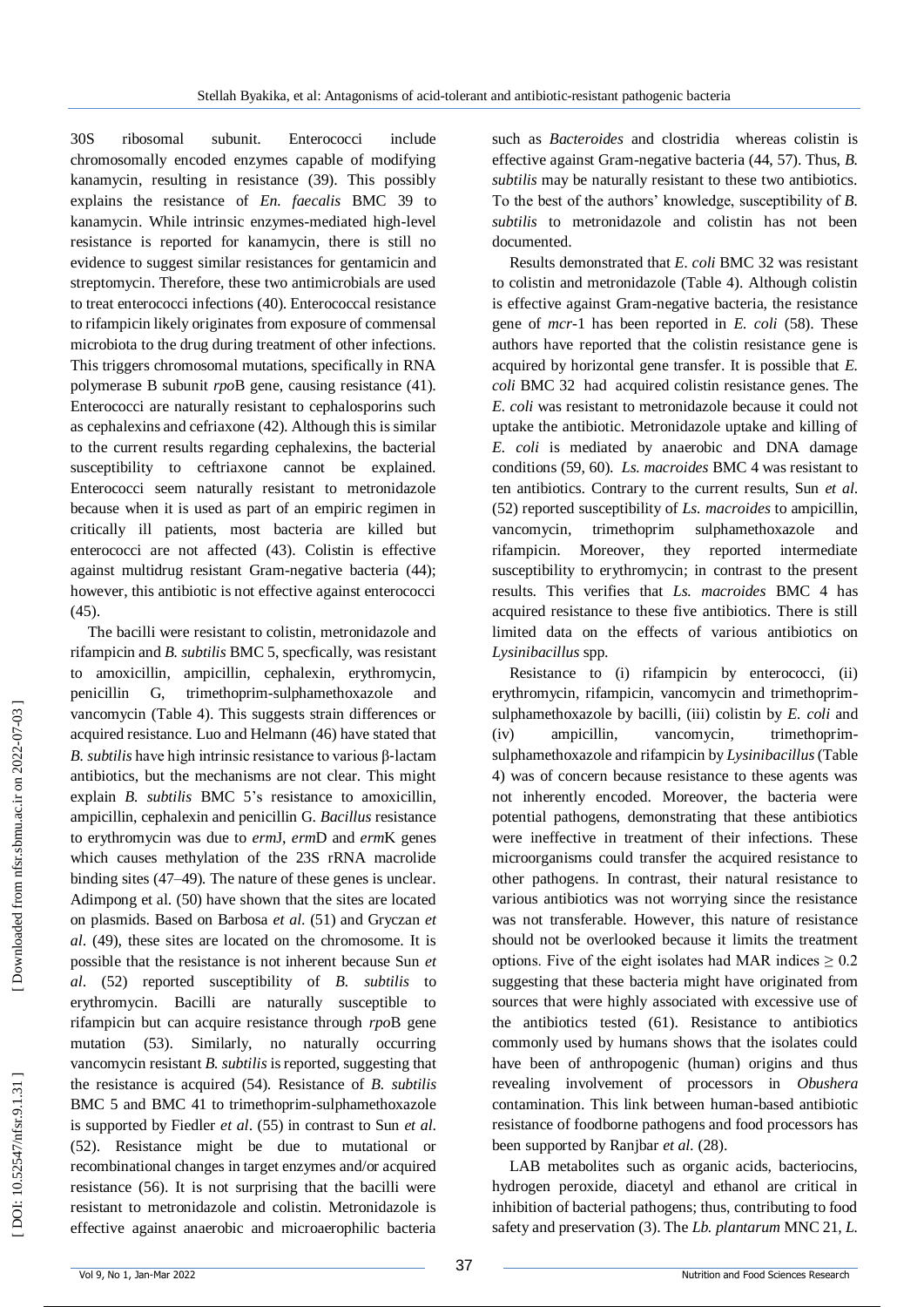*lactis* MNC 24 and *W. confusa* cultures are fast and high producers of lactic acid (14). This organic acid is likely the principle compound responsible for the inhibition of *Ls. macroides*, *B. subtilis, En. faecalis* and *E. coli* (Figure 2). These results are similar to those reported by other authors, who studied inhibition of pathogenic bacteria by LAB (6). Some pathogenic bacteria have the ability to survive low pH of acid fermentation by using acid tolerance response (ATR) (62). This is a phenomenon, where bacteria show increased resistance to acid stress due to prior exposure to mildly acidic environments (63). Therefore, LAB in the food should be present in high numbers of at least 6 log cfu/mL or g to avoid activating ATR in pathogenic bacteria (64). The bacteria are enough to rapidly produce sufficient quantities of acid to decrease pH below 4 for effective pathogen inhibition (31, 32). Therefore, presence of antagonistic LAB alone in foods is not adequate for ensuring product safety. Good hygiene practices during food processing are also critical to limiting pathogen contamination.

## **Conclusion**

This study showed presence of acid -tolerant and antibiotic -resistant pathogenic bacteria in *Obushera*. It is of concern that some of the antibiotic resistances in this study were not naturally encoded. Bacteria with acquired antibiotic resistance are serious food safety concerns. This is aggravated by the possibility of the bacteria to transfer traits to other pathogens. *L. macroides*, *B. subtilis*, *E. faecalis* and *E. coli* were isolated on media designed for the isolation of staphylococci, suggesting possible overestimation of *S. aureus* counts or yield of false positives when enumerating or detecting staphylococci, respectively. Growth of these pathogenic species was inhibited by *Lb. plantarum* MNC 21, *L. lactis* MNC 24 and *W. confusa* MNC 20. Therefore, these LAB can be used in food fermentations to improve microbiological safety.

# Acknowledgement

The authors thank Mr. Johnson Francis Mayega from the Department of Environmental Management, Makerere University, and Mr. Male Allan Ssekamatte from the Breeding, Plant Pathology and Biotechnology Unit, International Centre for Tropical Agriculture (CIAT), for their technical assistance.

# Financial disclosure

The authors declared no financial interest.

# Funding/Support

This study did not receive specific grants from funding agencies in public, commercial or not -for -profit sectors.

# References

- 1. Steinkraus KH. Nutritional significance of fermented foods. Food Res Int 1994;27(3):259 -67.
- $2^{2}$ . Steinkraus KH. Handbook of indigenous fermented foods. rev. and expanded. Food Science and Technology (USA) no 73. 1996.
- 3 . Rajaram G, Manivasagan P, Thilagavathi B, Saravanakumar A. Purification and characterization of a bacteriocin produced by *Lactobacillus lactis* isolated from marine environment. Adv J Food Sci Tech 2010;2(2):138 -44.
- 4 . Muyanja C, Narvhus J, Treimo J, Langsrud T. Isolation, characterisation and identification of lactic acid bacteria from bushera: a Ugandan traditional fermented beverage. Int J Food Microbiol 2003;80(3):201 -10.
- 5 . Mukisa IM, Porcellato D, Byaruhanga YB, Muyanja C, Rudi K, Langsrud T, et al. The dominant microbial community associated with fermentation of *Obushera* (sorghum and millet beverages) determined by culture -dependent and culture -independent methods. Int J Food Microbiol 2012;160(1):1 -10.
- 6 . Byakika S, Mukisa IM, Mugabi R, Muyanja C. Antimicrobial activity of lactic acid bacteria starters against acid tolerant, antibiotic resistant and potentially virulent *E. coli* Isolated from a fermented sorghum -millet beverage. Int J Microbiol 2019;2019.
- 7 . Byakika S, Mukisa IM, Byaruhanga YB, Male D, Muyanja C. Influence of food safety knowledge, attitudes and practices of processors on microbiological quality of commercially produced traditional fermented cereal beverages, a case of *Obushera* in Kampala. Food Control. 2019;100:212 -9.
- 8 . Izah SC, Kigigha LT, Okowa IP. Microbial quality assessment of fermented maize *Ogi* (a cereal product) and options for overcoming constraints in production. Biotechnol Res 2016;2(2):81 -93.
- 9 . Oyelana O, Coker A. Microbial contamination at different stages of production of *Ogi* in Mowe: A rural community, southwest, Nigeria. Bacteriol J 2012;2(1):1 -11.
- 10 . Byakika S, Mukisa IM, Byaruhanga YB, Muyanja C. Probiotic potential of lactic acid starter cultures isolated from a traditional fermented sorghum -millet beverage. Int J Microbiol 2020;2020.
- 11 . Byakika S, Mukisa IM, Wacoo AP, Kort R, Byaruhanga YB, Muyanja C. Potential application of lactic acid starters in the reduction of aflatoxin contamination in fermented sorghum millet beverages. Int J Food Contam 2019;6(1):4.
- 12 . Mukisa IM. Sensory characteristics, microbial diversity and starter culture development for *Obushera*, a traditional cereal fermented beverage from Uganda 2012. PhD thesis. Aas, Norway: Norwegian University of Life Sciences.
- 13 . Mukisa IM, Ntaate D, Byakika S. Application of starter cultures in the production of *Enturire* –a traditional sorghum ‐ based alcoholic beverage. Food Sci Nutr 2017;5(3):609 -16.
- 14 . (CLSI) CaLSI. Performance standards for antimicrobial susceptibility testing; Twenty-Third **Information** Supplement 2013 [Available from: http://www.facm.ucl.ac.be/intranet/CLSI/CLSI-M100S23susceptibility-testing-2013-no-protection.pdf.

Downloaded from nfsr.sbmu.ac.ir on 2022-07-03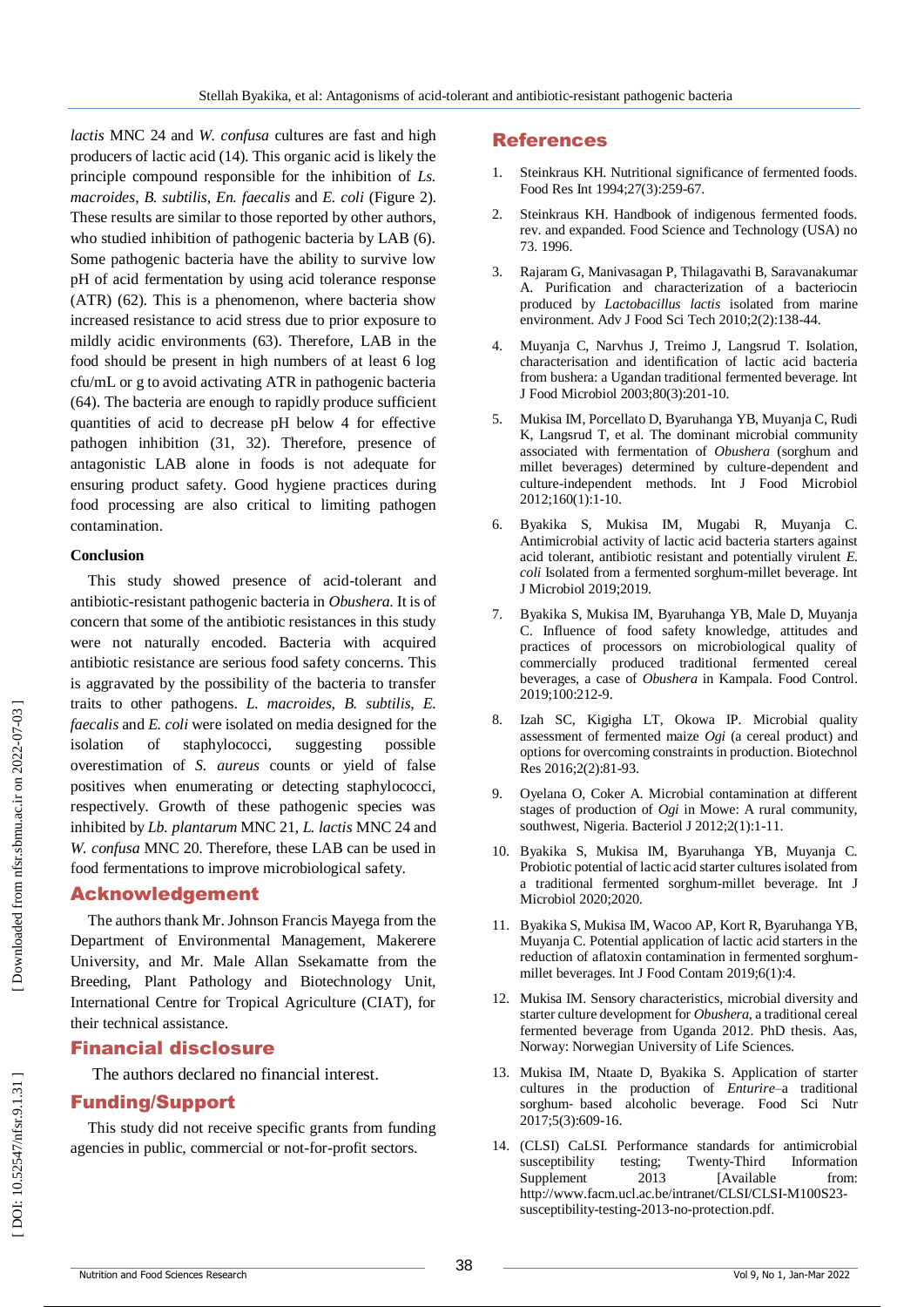- 15 . Krumperman PH. Multiple antibiotic resistance indexing of *Escherichia coli* to identify high -risk sources of fecal contamination of foods. Applied Environ Microbiol 1983;46(1):165 -70.
- 16 . Byaruhanga Y, Bester B, Watson T. Growth and survival of *Bacillus cereus* in *mageu*, a sour maize beverage. World J Microbiol Biotechnol 1999;15(3):329 -33.
- 17 . Addinsoft. XLSTAT. 2010.5.02 ed. France2010.
- 18 . Mathara JM, Schillinger U, Guigas C, Franz C, Kutima PM, Mbugua SK, et al. Functional characteristics of *Lactobacillus* spp. from traditional Maasai fermented milk products in Kenya. Int J Food Microbiol 2008;126(1 -2):57 -64.
- 19 . Oxoid. Baird -Parker agar base 2020 [Available from: http://www.oxoid.com/uk/blue/prod\_detail/prod\_detail.asp? pr=CM0275&org=153&c=uk.
- 20 . Neogen. Technical Specification Sheet Baird -Parker Agar (NCM0024). 2019.
- 21 . Golob M, Pate M, Kušar D, Dermota U, Avberšek J, Papić B, et al. Antimicrobial resistance and virulence genes in *Enterococcus faecium* and *Enterococcus faecalis* from humans and retail red meat. BioMed Res Int 2019;2019.
- 22 . Wenzler E, Kamboj K, Balada -Llasat J -M. Severe sepsis secondary to persistent *Lysinibacillus sphaericus*, *Lysinibacillus fusiformis* and *Paenibacillus amylolyticus* bacteremia. Int J Infect Dis 2015;35:93 -5.
- 23 . Momtaz H, Karimian A, Madani M, Dehkordi FS, Ranjbar R, Sarshar M, et al. Uropathogenic *Escherichia coli* in Iran: serogroup distributions, virulence factors and antimicrobial resistance properties. Ann Clin Microbiol Antimicrob 2013;12(1):8.
- 24 . Logan N. *Bacillus* and relatives in foodborne illness. J Appl Microbiol 2012;112(3):417 -29.
- 25 . Griffiths M, Schraft H. *Bacillus cereus* food poisoning. Foodborne diseases: Elsevier; 2017. p. 395 -405.
- 26 . Gu H -J, Sun Q -L, Luo J -C, Zhang J, Sun L. A first study of the virulence potential of a *Bacillus subtilis* isolate from deep -sea hydrothermal vent. Front Cell Infect Microbiol 2019;9:183.
- 27 . Brett KN, Hornitzky MA, Bettelheim KA, Walker MJ, Djordjevic SP. Bovine non -O157 Shiga toxin 2 -containing *Escherichia coli* isolates commonly possess stx2 -EDL933 and/or stx2vhb subtypes. J Clin Microbiol 2003;41(6):2716 - 22.
- 28 . Ranjbar R, Dehkordi FS, Shahreza MHS, Rahimi E. Prevalence, identification of virulence factors, O -serogroups and antibiotic resistance properties of Shiga -toxin producing Escherichia coli strains isolated from raw milk and traditional dairy products. Antimicrob Resist Infect Control 2018;7(1):53.
- 29 . Tosun H, Seckin AK, Gönül ŞA. Acid adaptation effect on survival of *Escherichia coli* O157: H7 in fermented milk products. Turk J Vet Anim Sci 2007;31(1):61 -6.
- 30 . Inatsu Y, Bari M, Kawasaki S, Isshiki K. Survival of *Escherichia coli* O157: H7, *Salmonella enteritidis*, *Staphylococcus aureus* and *Listeria monocytogenes* in *Kimchi*. J Food Protect 2004;67(7):1497 -500.
- 31 . Svanberg U, Sjögren E, Lorri W, Svennerholm A -M, Kaijser B. Inhibited growth of common enteropathogenic bacteria in

lactic -fermented cereal gruels. World J Microbiol Biotechnol 1992;8(6):601 -6.

- 32 . Simango C, Rukure G. Survival of *Campylobacter jejuni* and pathogenic *Escherichia coli* in mahewu, a fermented cereal gruel. Trans R Soc Trop Med Hyg 1991;85(3):399 -400.
- 33 . Cotter PD, Hill C. Surviving the acid test: responses of gram positive bacteria to low pH. Microbiol Mol Biol Rev 2003;67(3):429 -53.
- 34 . Fillingame RH, Divall S, editors. Proton ATPases in bacteria: comparison to *Escherichia coli* F~ 1F~ 0 as the prototype. Novartis Foundation Symposium; 1999: Wiley Online Library.
- 35 . Quivey Jr RG, Faustoferri R, Monahan K, Marquis R. Shifts in membrane fatty acid profiles associated with acid adaptation of *Streptococcus mutans*. FEMS Microbiol Lett 2000;189(1):89 -92.
- 36 . Diaz -Torres ML, Russell RR. HtrA protease and processing of extracellular proteins of *Streptococcus mutans*. FEMS Microbiol Lett 2001;204(1):23 -8.
- 37 . Haberbeck LU, Wang X, Michiels C, Devlieghere F, Uyttendaele M, Geeraerd AH. Cross -protection between controlled acid -adaptation and thermal inactivation for 48 *Escherichi a coli* strains. Int J Food Microbiol 2017;241:206 - 14.
- 38 . EFSA, European Food Safety Authority. Guidance on the assessment of bacterial susceptibility to antimicrobials of human and veterinary importance. EFSA J 2012;10(6):2740.
- 39 . Galimand M, Schmitt E, Panvert M, Desmolaize B, Douthwaite S, Mechulam Y, et al. Intrinsic resistance to aminoglycosides in *Enterococcus faecium* is conferred by the 16S rRNA m5C1404 -specific methyltransferase EfmM. RNA. 2011;17(2):251 -62.
- 40 . Arias CA, Contreras GA, Murray BE. Management of multidrug -resistant enterococcal infections. Clin Microbiol Infect 2010;16(6):555 -62.
- 41 . Eliopoulos GM, Gold H. Vancomycin -resistant enterococci: mechanisms and clinical observations. Clin Infect Dis 2001;33(2):210 -9.
- 42 . Giraffa G. Enterococci from foods. FEMS Microbiol Rev 2002;26(2):163 -71.
- 43 . Donskey CJ, Chowdhry TK, Hecker MT, Hoyen CK, Hanrahan JA, Hujer AM, et al. Effect of antibiotic therapy on the density of vancomycin -resistant enterococci in the stool of colonized patients. N Eng J Med 2000;343(26):1925 - 32.
- 44 . Nation RL, Li J. Colistin in the 21st century. Curr Opin Infect Dis 2009;22(6):535.
- 45 . Lopes MdFS, Ribeiro T, Abrantes M, Marques JJF, Tenreiro R, Crespo MTB. Antimicrobial resistance profiles of dairy and clinical isolates and type strains of enterococci. Int J Food Microbiol 2005;103(2):191 -8.
- 46 . Luo Y, Helmann JD. Analysis of the role of *Bacillus subtilis* σM in β ‐ lactam resistance reveals an essential role for c ‐ di ‐ AMP in peptidoglycan homeostasis. Mol Microbiol 2012;83(3):623 -39.
- 47 . Bozdogan B, Galopin S, Leclercq R. Characterization of a new erm -related macrolide resistance gene present in probiotic strains of *Bacillus clausii*. Appl Environ Microbiol 2004;70(1):280 -4.